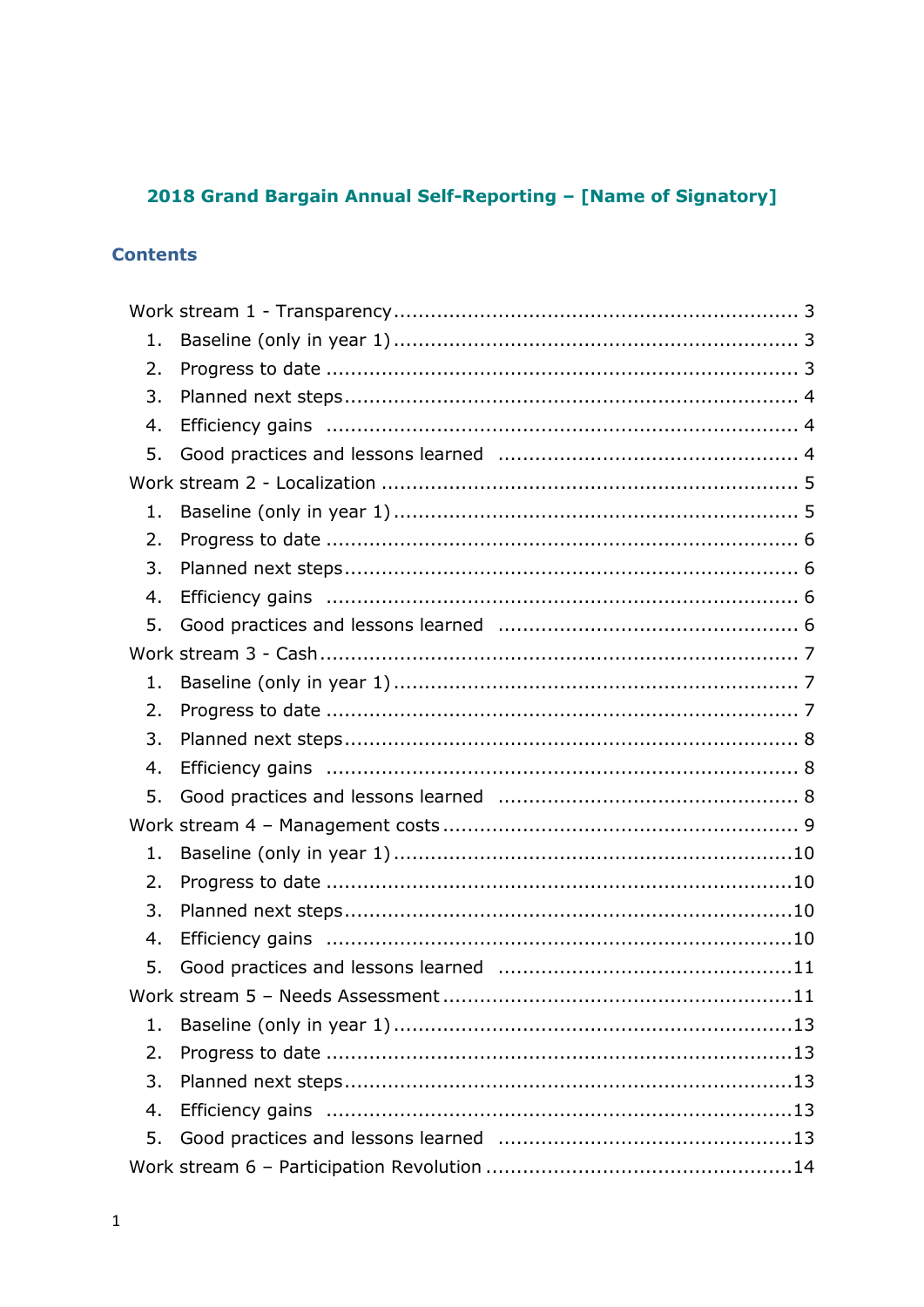| 1. |                                                          |  |
|----|----------------------------------------------------------|--|
| 2. |                                                          |  |
| 3. |                                                          |  |
| 4. |                                                          |  |
| 5. |                                                          |  |
|    |                                                          |  |
| 1. |                                                          |  |
| 2. |                                                          |  |
| 3. |                                                          |  |
| 4. |                                                          |  |
| 5. |                                                          |  |
|    |                                                          |  |
| 1. |                                                          |  |
| 2. |                                                          |  |
| 3. |                                                          |  |
| 4. |                                                          |  |
| 5. |                                                          |  |
|    |                                                          |  |
| 1. |                                                          |  |
| 2. |                                                          |  |
| 3. |                                                          |  |
| 4. |                                                          |  |
| 5. |                                                          |  |
|    | Work stream 10 - Humanitarian - Development engagement22 |  |
|    |                                                          |  |
| 2. |                                                          |  |
| 3. | Planned next steps Error! Bookmark not defined.          |  |
| 4. |                                                          |  |
| 5. |                                                          |  |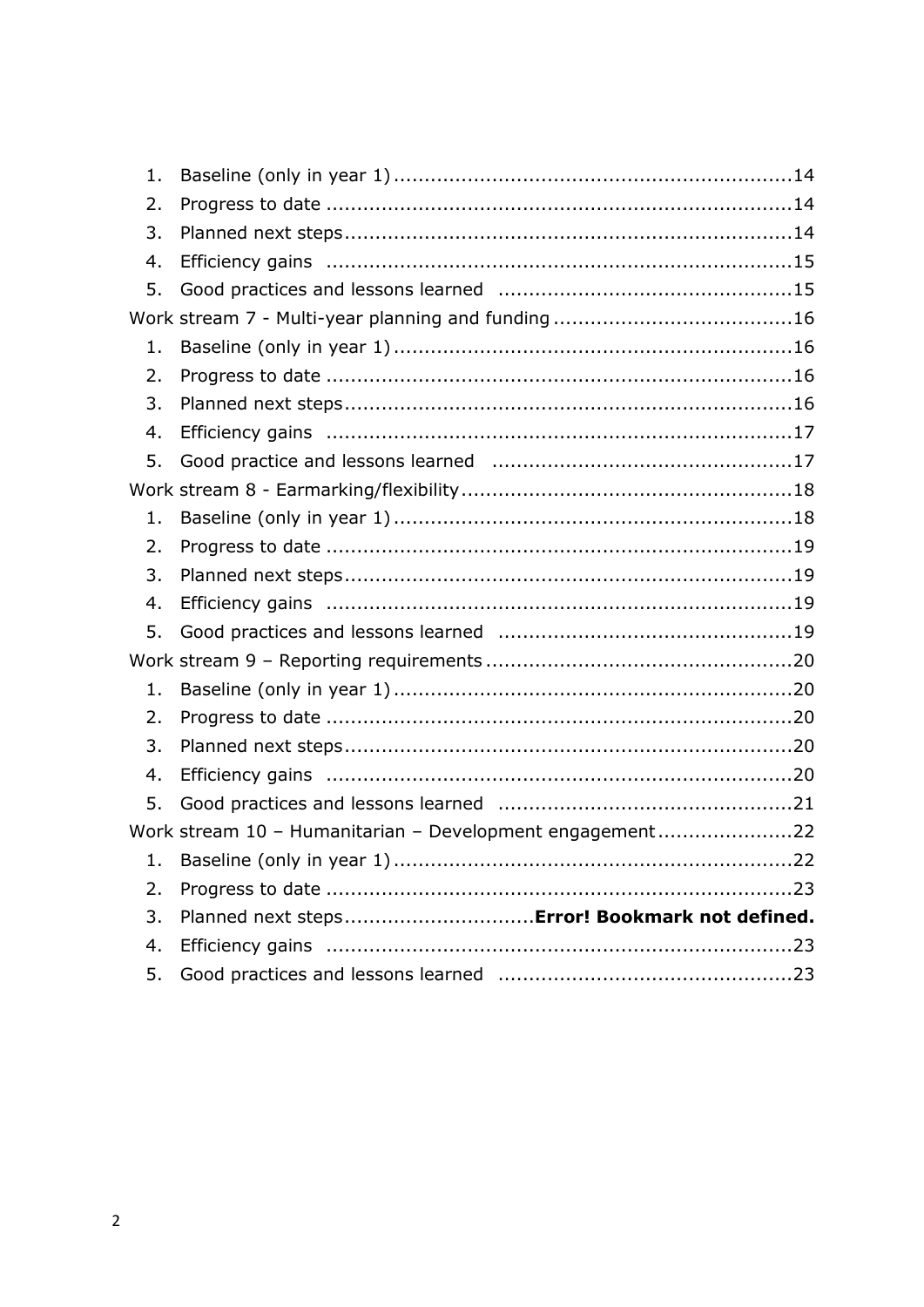# <span id="page-2-0"></span>**Work stream 1 – Transparency**

<span id="page-2-1"></span>*Aid organisations and donors commit to:*

- 1. *Publish timely, transparent, harmonised and open high-quality data on humanitarian funding within two years of the World Humanitarian Summit in Istanbul. We consider IATI to provide a basis for the purpose of a common standard.*
- 2. *Make use of appropriate data analysis, explaining the distinctiveness of activities, organisations, environments and circumstances (for example, protection, conflict-zones).*
- 3. *Improve the digital platform and engage with the open-data standard community to help ensure:*
	- *accountability of donors and responders with open data for retrieval and analysis;*
	- *improvements in decision-making, based upon the best possible information;*
	- *a reduced workload over time as a result of donors accepting common standard data for some reporting purposes; and*
	- *traceability of donors' funding throughout the transaction chain as far as the final*

*responders and, where feasible, affected people.*

4. *Support the capacity of all partners to access and publish data.* 

**Transparency work stream co-conveners reporting request:** How will you use the data from IATI within your organization including, for example, for monitoring, reporting and vis-à-vis other Grand Bargain commitments?

We understand that the data from IATI is a tool to enhance transparency and that it could be useful for aid recipient countries. On the other hand, there is a general concern over its cost-effectiveness, especially to what extent the data in IATI format is referred to and how they are actually utilised.

## **1. Baseline (only in year 1)**

Where did your organisation stand on the work stream and its commitments when the Grand Bargain was signed?

## <span id="page-2-2"></span>**2. Progress to date**

Which concrete actions have you taken (both internally and in cooperation with other signatories) to implement the commitments of the work stream?

We continue to publicize ODA data in the IATI-SML format.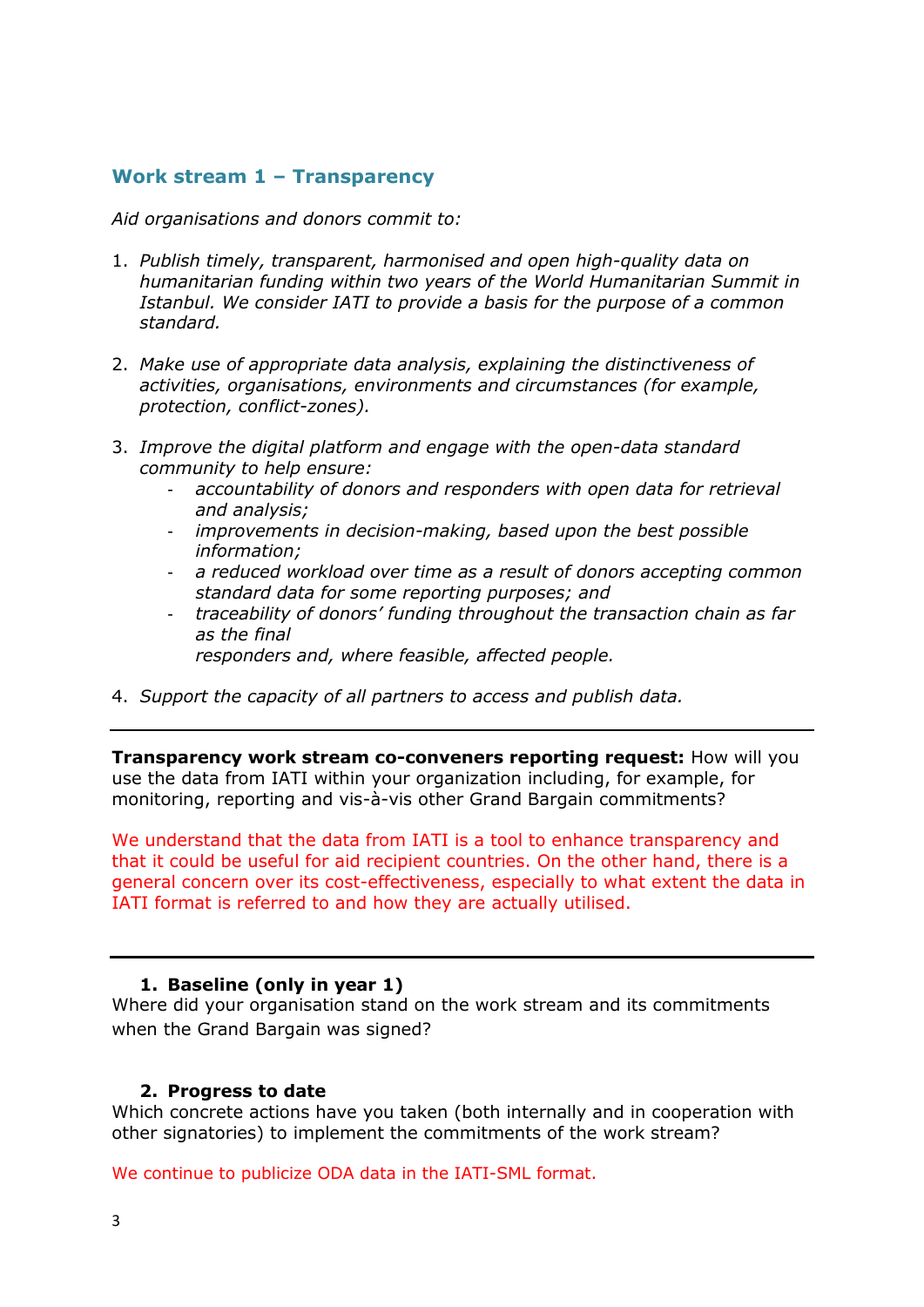## <span id="page-3-0"></span>**3. Planned next steps**

What are the specific next steps which you plan to undertake to implement the commitments (with a focus on the next 2 years)?

#### <span id="page-3-1"></span>**4. Efficiency gains**

Please indicate, qualitatively, efficiency gains associated with implementation of GB commitments and how they have benefitted your organisation and beneficiaries.

## <span id="page-3-2"></span>**5. Good practices and lessons learned**

Which concrete action(s) have had the most success (both internally and in cooperation with other signatories) to implement the commitments of the work stream? And why?

JICA publicizes ex-post evaluation in English for yen-loan projects and postevaluation in English for all the projects. It is well appreciated as we can see a satisfactory level of access to the data.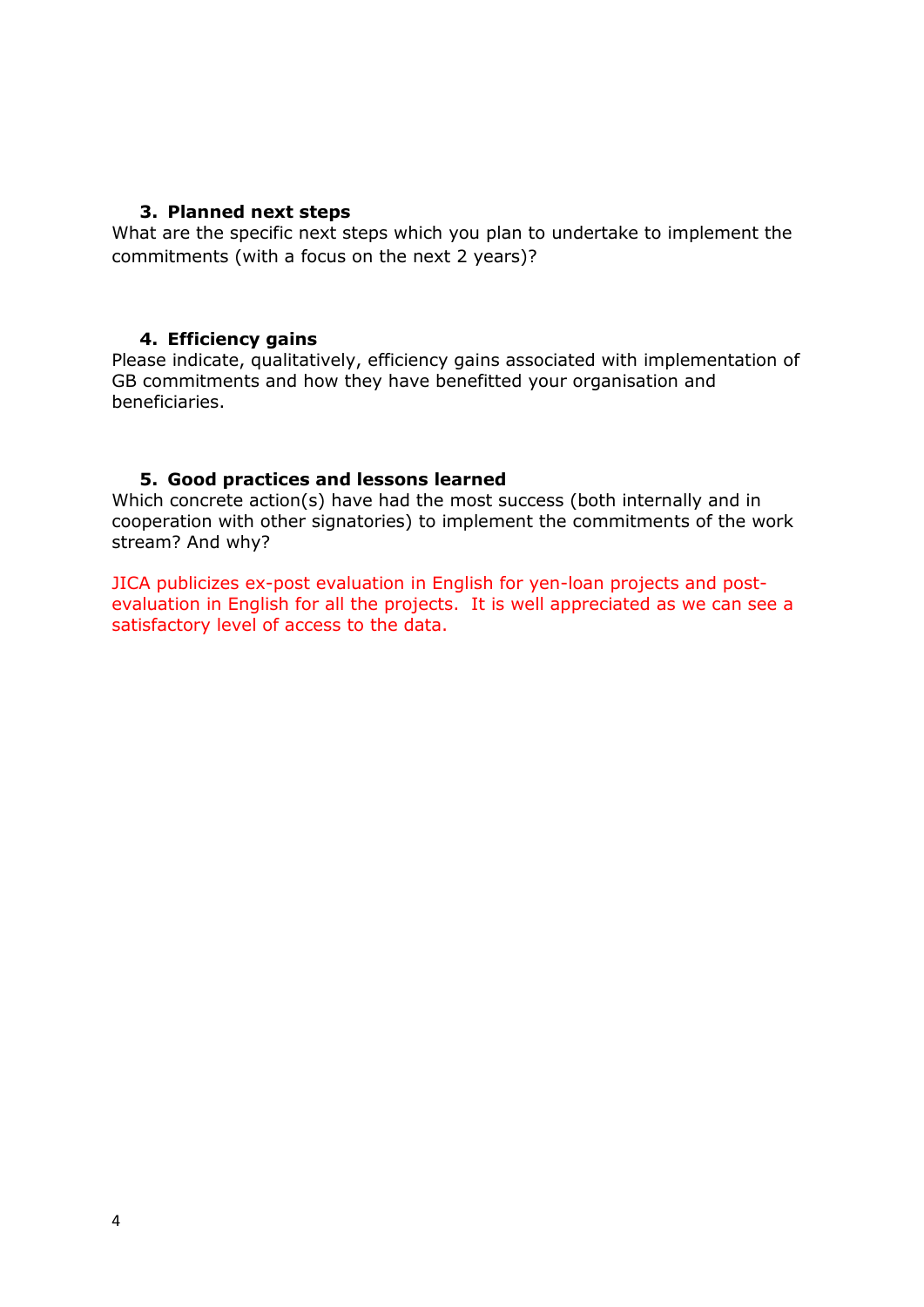# <span id="page-4-0"></span>**Work stream 2 – Localization**

*Aid organisations and donors commit to:*

- 1. *Increase and support multi-year investment in the institutional capacities of local and national responders, including preparedness, response and coordination capacities, especially in fragile contexts and where communities are vulnerable to armed conflicts, disasters, recurrent outbreaks and the effects of climate change. We should achieve this through collaboration with development partners and incorporate capacity strengthening in partnership agreements.*
- 2. *Understand better and work to remove or reduce barriers that prevent organisations and donors from partnering with local and national responders in order to lessen their administrative burden.*
- 3. *Support and complement national coordination mechanisms where they exist and include local and national responders in international coordination mechanisms as appropriate and in keeping with humanitarian principles.*
- 4. *Achieve by 2020 a global, aggregated target of at least 25 per cent of humanitarian funding to local and national responders as directly as possible to improve outcomes for affected people and reduce transactional costs.*
- 5. *Develop, with the Inter-Agency Standing Committee (IASC), and apply a 'localisation' marker to measure direct and indirect funding to local and national responders.*
- 6. *Make greater use of funding tools which increase and improve assistance delivered by local and national responders, such as UN-led country-based pooled funds (CBPF), IFRC Disaster Relief Emergency Fund (DREF) and NGOled and other pooled funds.*

<span id="page-4-1"></span>**Localisation work stream co-conveners reporting request:** What percentage of your humanitarian funding in 2017 was provided to local and national responders

(a) directly (b) through pooled funds, or (c) through a single intermediary?<sup>1</sup>

Although certain portion of our funding goes to local and national responders, we do not keep statistics of the percentage of such assistance.

1

<sup>&</sup>lt;sup>1</sup> The "Identified Categories for Tracking Aid Flows" document agreed through silence procedure ([available here\)](https://interagencystandingcommittee.org/grand-bargain-hosted-iasc/documents/categories-tracking-funding-flows) provides relevant definitions. The detailed data collection form [\(available here\)](https://interagencystandingcommittee.org/grand-bargain-hosted-iasc/documents/localization-data-collection-form) may also assist you in responding to this question. Returning this form with your self report is optional, but encouraged.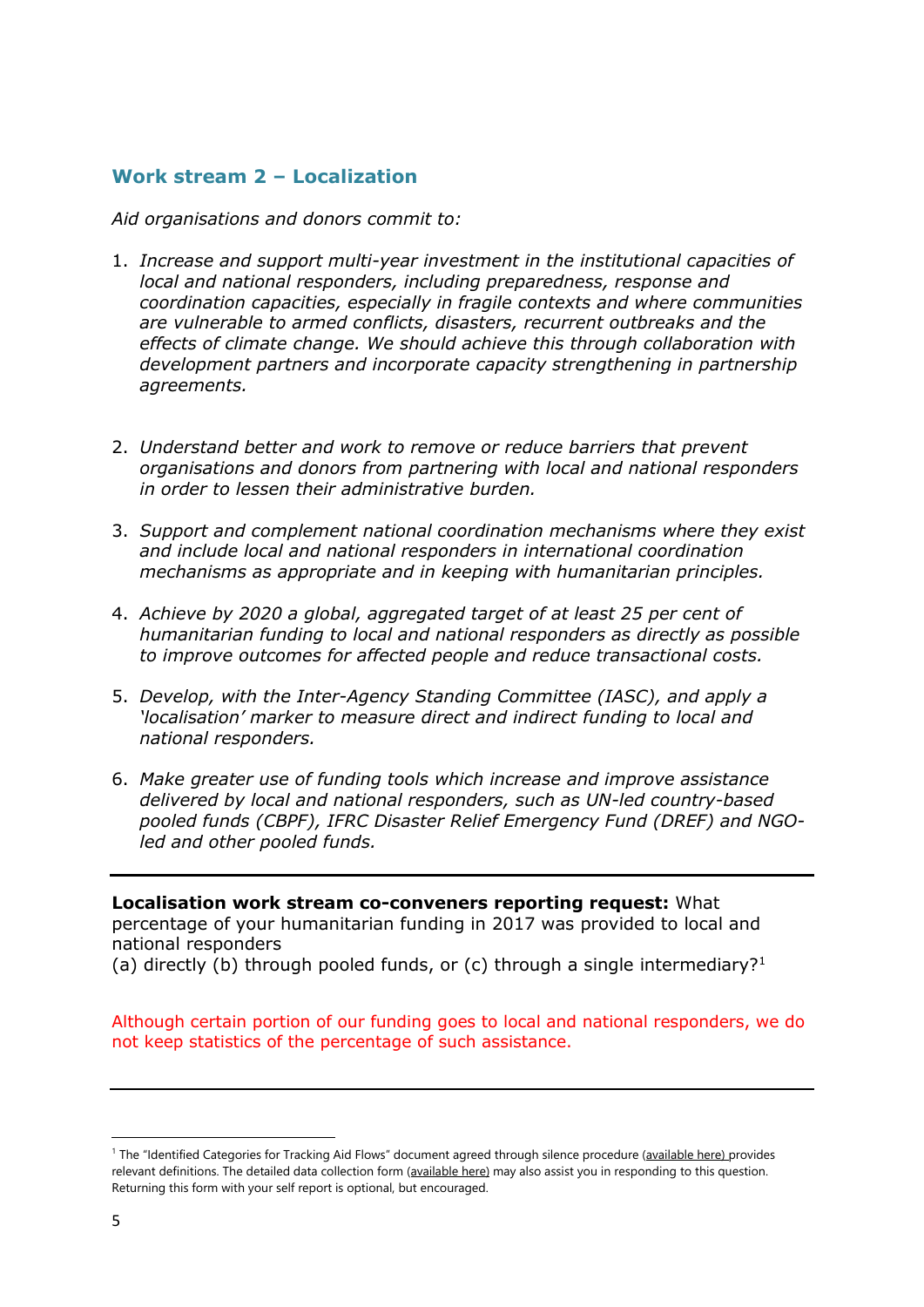**1. Baseline (only in year 1)** Where did your organisation stand on the work stream and its commitments when the Grand Bargain was signed?

#### <span id="page-5-0"></span>**2. Progress to date**

Which concrete actions have you taken (both internally and in cooperation with other signatories) to implement the commitments of the work stream? Japan has continued its assistance to the local and national responders through the GGP scheme.

#### <span id="page-5-1"></span>**3. Planned next steps**

What are the specific next steps which you plan to undertake to implement the commitments (with a focus on the next 2 years)?

## <span id="page-5-2"></span>**4. Efficiency gains**

Please indicate, qualitatively, efficiency gains associated with implementation of GB commitments and how they have benefitted your organisation and beneficiaries.

## <span id="page-5-3"></span>**5. Good practices and lessons learned**

Which concrete action(s) have had the most success (both internally and in cooperation with other signatories) to implement the commitments of the work stream? And why?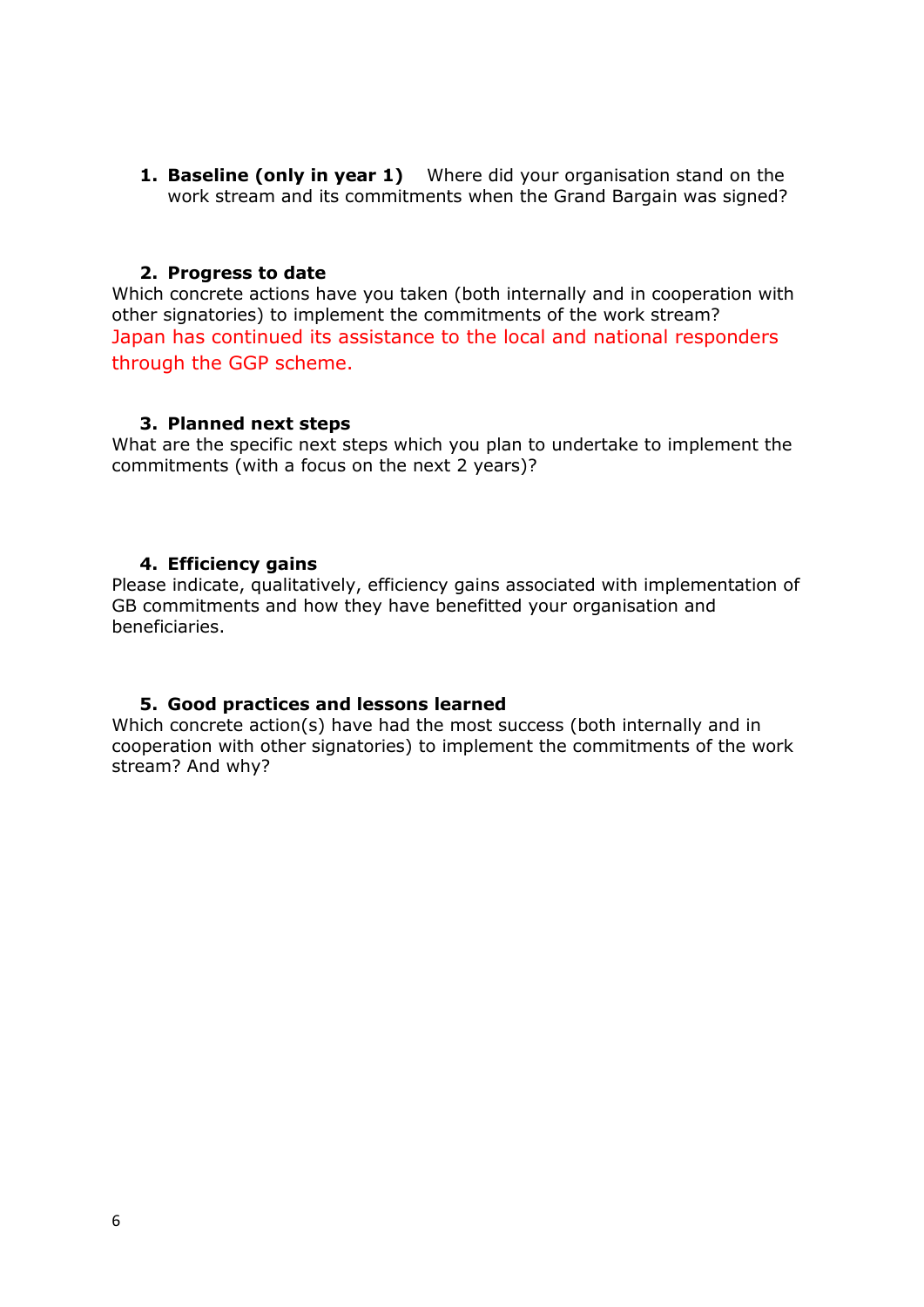# <span id="page-6-0"></span>**Work stream 3 – Cash 現金給付支援の拡大及び調整**

*Aid organisations and donors commit to:*

- *1. Increase the routine use of cash alongside other tools, including in-kind assistance, service delivery (such as health and nutrition) and vouchers. Employ markers to measure increase and outcomes.*
- *2. Invest in new delivery models which can be increased in scale while identifying best practice and mitigating risks in each context. Employ markers to track their evolution.*
- *3. Build an evidence base to assess the costs, benefits, impacts, and risks of cash (including on protection) relative to in-kind assistance, service delivery interventions and vouchers, and combinations thereof.*
- *4. Collaborate, share information and develop standards and guidelines for cash programming in order to better understand its risks and benefits.*
- *5. Ensure that coordination, delivery, and monitoring and evaluation mechanisms are put in place for cash transfers.*
- *6. Aim to increase use of cash programming beyond current low levels, where appropriate. Some organisations and donors may wish to set targets.*

#### <span id="page-6-1"></span>**1. Baseline (only in year 1)**

Where did your organisation stand on the work stream and its commitments when the Grand Bargain was signed?

#### <span id="page-6-2"></span>**2. Progress to date**

Which concrete actions have you taken (both internally and in cooperation with other signatories) to implement the commitments of the work stream?

For the projects that include cash delivery, we basically approve them after examining the effectiveness in comparison with other means of assistance, assessing the accountability measures, and, in certain cases, giving guidance for proper implementation.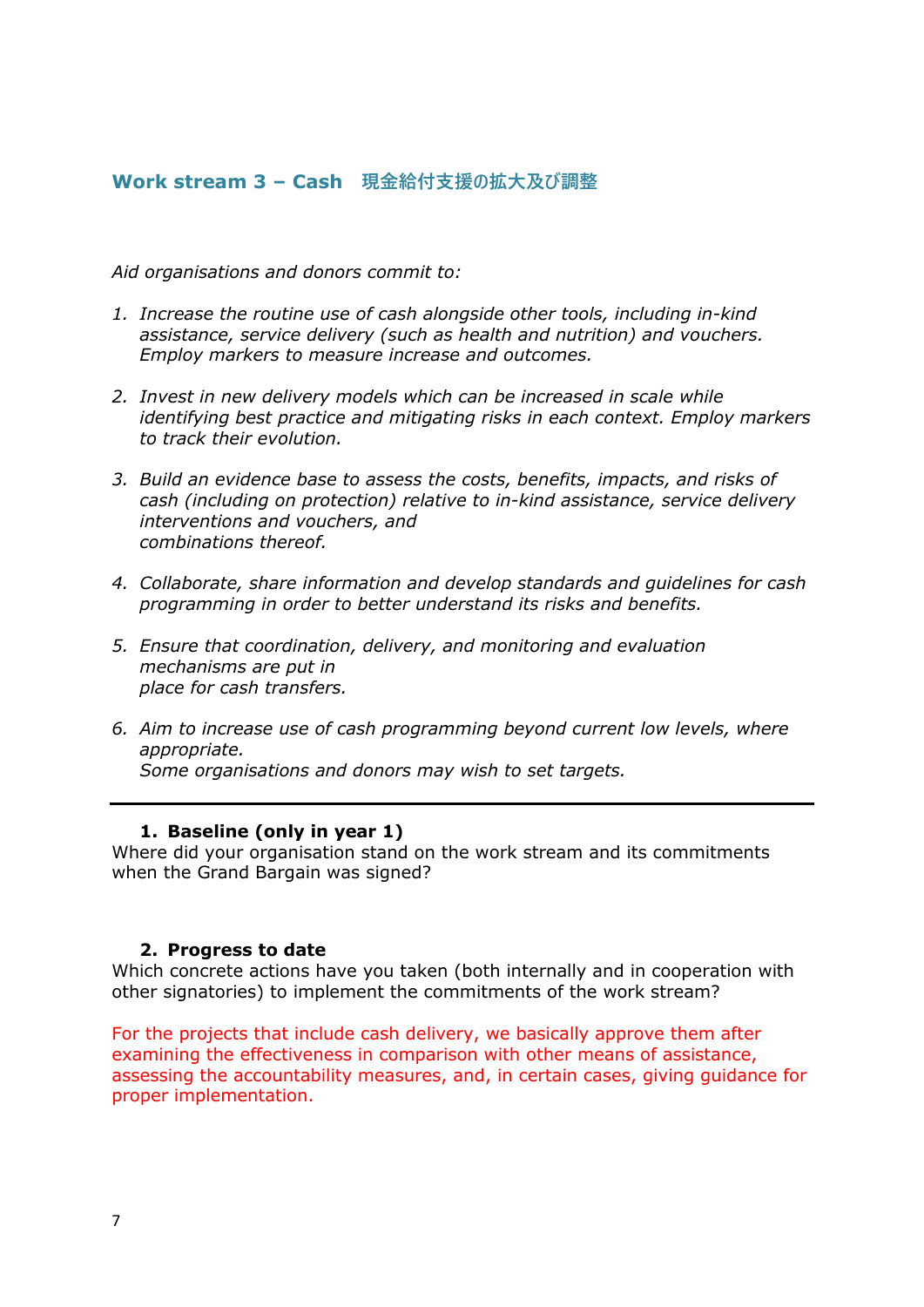## **3. Planned next steps**

<span id="page-7-0"></span>What are the specific next steps which you plan to undertake to implement the commitments (with a focus on the next 2 years)?

In Japan, cash delivery is still deemed as a rather unfamiliar measure. We believe it is important to promote understanding among the taxpayers and the government's finance sections. In order to persuade those people, it is important to assure accountability of cash assistance. We hope to work closely with aid organizations on this matter.

#### <span id="page-7-1"></span>**4. Efficiency gains**

Please indicate, qualitatively, efficiency gains associated with implementation of GB commitments and how they have benefitted your organisation and beneficiaries.

#### <span id="page-7-2"></span>**5. Good practices and lessons learned**

Which concrete action(s) have had the most success (both internally and in cooperation with other signatories) to implement the commitments of the work stream? And why?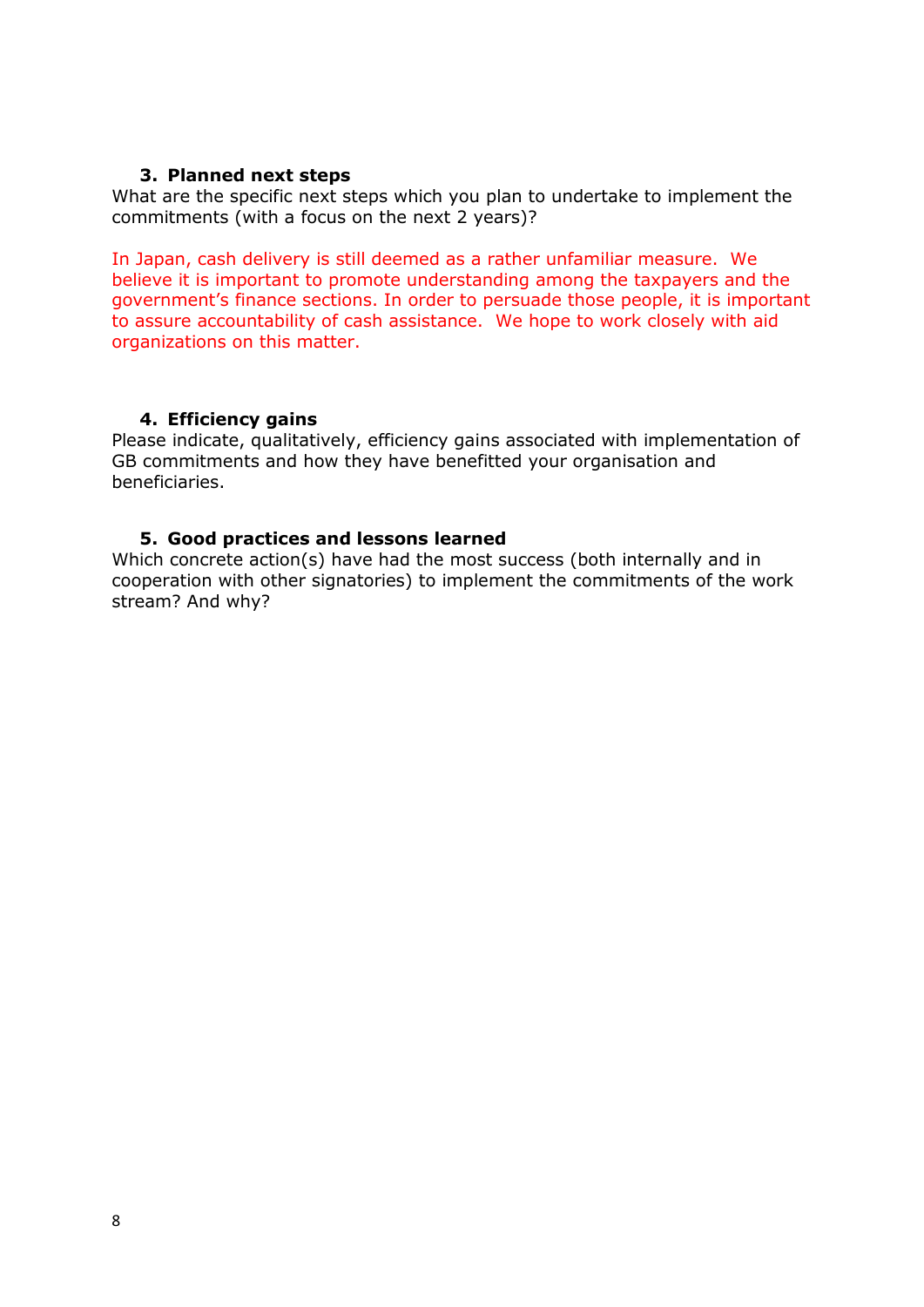# <span id="page-8-0"></span>**Work stream 4 – Management costs**

*Aid organisations and donors commit to:*

*1. Reduce the costs and measure the gained efficiencies of delivering assistance with technology (including green) and innovation. Aid organisations will provide the detailed steps to be taken by the end of 2017.*

*Examples where use of technology can be expanded:*

- *Mobile technology for needs assessments/post-distribution monitoring;*
- *Digital platforms and mobile devices for financial transactions;*
- *Communication with affected people via call centres and other feedback*
- *mechanisms such as SMS text messaging;*
- *Biometrics; and*
- *Sustainable energy.*
- *2. Harmonise partnership agreements and share partner assessment information as well as data about affected people, after data protection safeguards have been met by the end of 2017, in order to save time and avoid duplication in operations.*

*Aid organisations commit to:*

- *3. Provide transparent and comparable cost structures by the end of 2017. We acknowledge that operational management of the Grand Bargain signatories - the United Nations, International Organization for Migration (IOM), the Red Cross and Red Crescent Movement and the NGO sector may require different approaches.*
- *4. Reduce duplication of management and other costs through maximising efficiencies in procurement and logistics for commonly required goods and services. Shared procurement should leverage the comparative advantage of the aid organisations and promote innovation.*

*Suggested areas for initial focus:*

- *Transportation/Travel;*
- *Vehicles and fleet management;*
- *Insurance;*
- *Shipment tracking systems;*
- *Inter-agency/common procurement pipelines (non-food items, shelter, WASH,*
- *food);*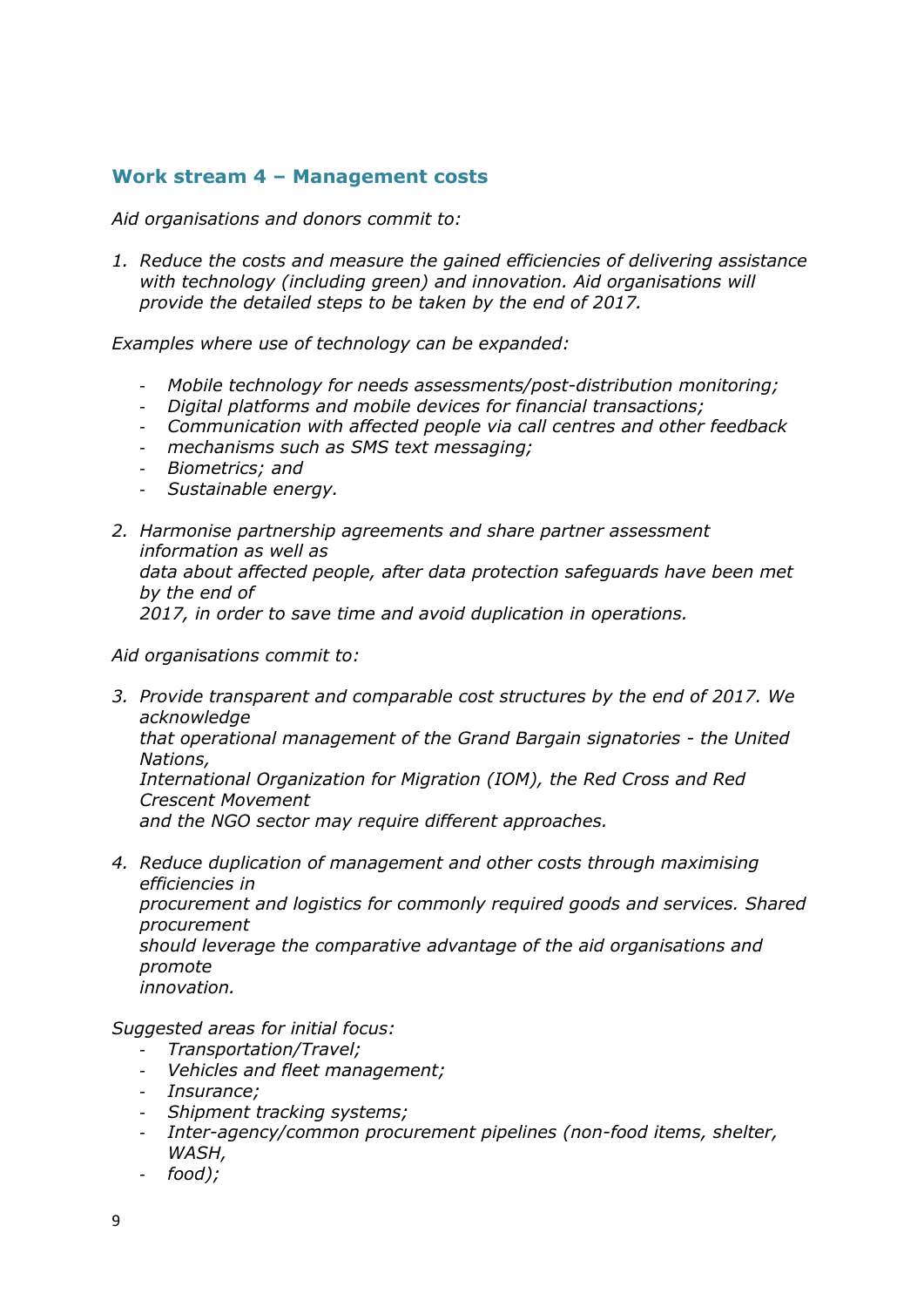- *IT services and equipment;*
- *Commercial consultancies; and*
- *Common support services.*

#### *Donors commit to:*

*5. Make joint regular functional monitoring and performance reviews and reduce individual donor assessments, evaluations, verifications, risk management and oversight processes.*

**Management costs work stream co-conveners reporting request:** What steps have you taken to reduce the number of individual donor assessments (if a donor) or partner assessments (if an agency) you conduct on humanitarian partners?

Japan uses information published by international organizations, such as annual reports. We basically do not request extra information for our individual reviews.

### <span id="page-9-0"></span>**1. Baseline (only in year 1)**

Where did your organisation stand on the work stream and its commitments when the Grand Bargain was signed?

#### <span id="page-9-1"></span>**2. Progress to date**

Which concrete actions have you taken (both internally and in cooperation with other signatories) to implement the commitments of the work stream?

## <span id="page-9-2"></span>N/A

#### **3. Planned next steps**

What are the specific next steps which you plan to undertake to implement the commitments (with a focus on the next 2 years)?

#### N/A

#### <span id="page-9-3"></span>**4. Efficiency gains**

Please indicate, qualitatively, efficiency gains associated with implementation of GB commitments and how they have benefitted your organisation and beneficiaries.

#### N/A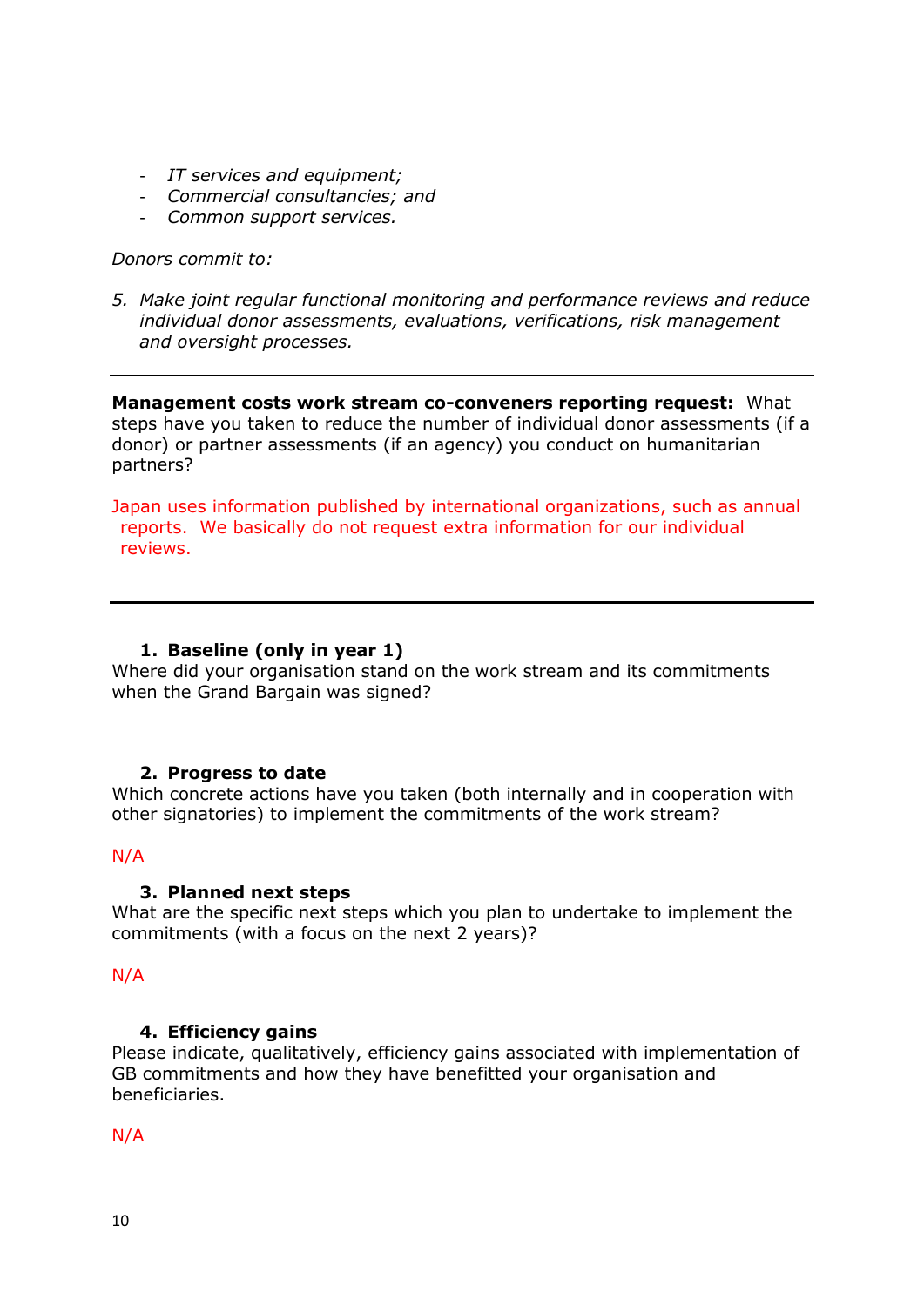# **5. Good practices and lessons learned**

<span id="page-10-0"></span>Which concrete action(s) have had the most success (both internally and in cooperation with other signatories) to implement the commitments of the work stream? And why?

<span id="page-10-1"></span>N/A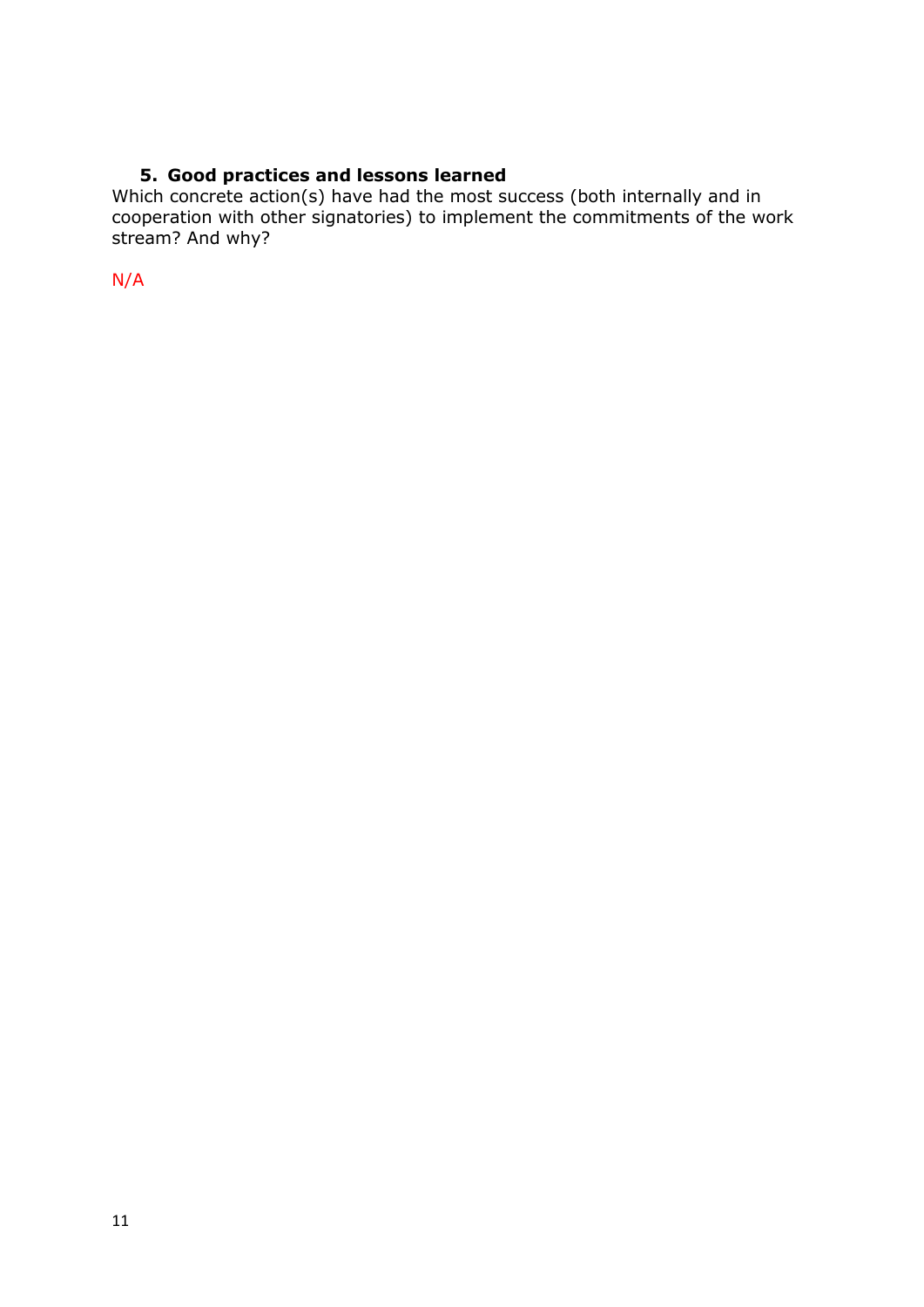# **Work stream 5 – Needs Assessment**

*Aid organisations and donors commit to*:

- *1. Provide a single, comprehensive, cross-sectoral, methodologically sound and impartial overall assessment of needs for each crisis to inform strategic decisions on how to respond and fund thereby reducing the number of assessments and appeals produced by individual organisations.*
- *2. Coordinate and streamline data collection to ensure compatibility, quality and comparability and minimising intrusion into the lives of affected people. Conduct the overall assessment in a transparent, collaborative process led by the Humanitarian Coordinator/Resident Coordinator with full involvement of the Humanitarian Country Team and the clusters/sectors and in the case of sudden onset disasters, where possible, by the government. Ensure sectorspecific assessments for operational planning are undertaken under the umbrella of a coordinated plan of assessments at inter-cluster/sector level.*
- *3. Share needs assessment data in a timely manner, with the appropriate mitigation of protection and privacy risks. Jointly decide on assumptions and analytical methods used for projections and estimates.*
- *4. Dedicate resources and involve independent specialists within the clusters to strengthen data collection and analysis in a fully transparent, collaborative process, which includes a brief summary of the methodological and analytical limitations of the assessment.*
- *5. Prioritise humanitarian response across sectors based on evidence established by the analysis. As part of the IASC Humanitarian Response Plan process on the ground, it is the responsibility of the empowered Humanitarian Coordinator/Resident Coordinator to ensure the development of the prioritised, evidence-based response plans.*
- *6. Commission independent reviews and evaluations of the quality of needs assessment findings and their use in prioritisation to strengthen the confidence of all stakeholders in the needs assessment.*
- *7. Conduct risk and vulnerability analysis with development partners and local authorities, in adherence to humanitarian principles, to ensure the alignment of humanitarian and development programming.*

**Needs assessment work stream co-conveners reporting request:** What hurdles, if any, might be addressed to allow for more effective implementation of the GB commitment?

Japan usually refers to Humanitarian Response Plan for needs assessment. We do not feel challenges in utilizing HRP.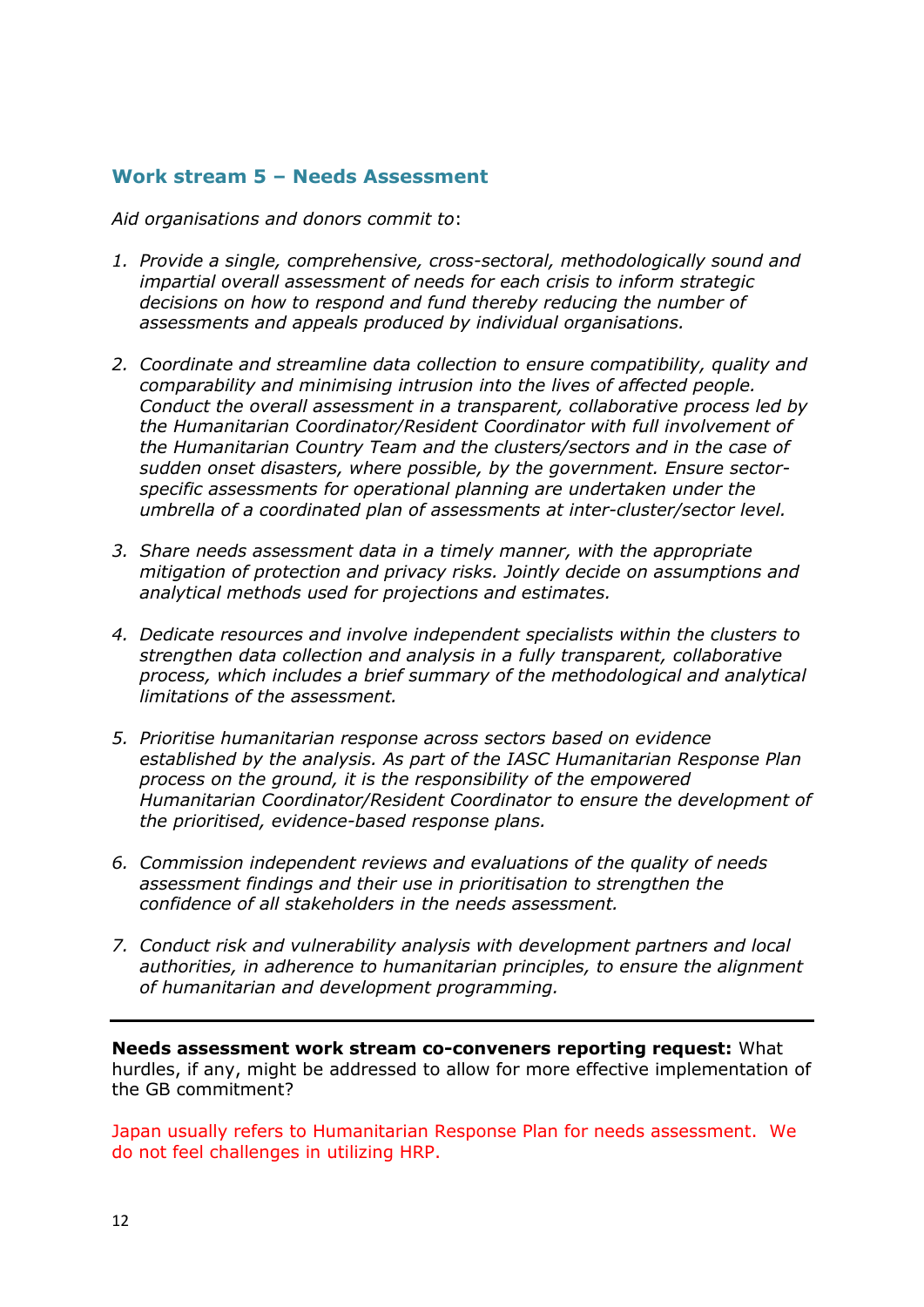# <span id="page-12-0"></span>**1. Baseline (only in year 1)**

Where did your organisation stand on the work stream and its commitments when the Grand Bargain was signed?

## <span id="page-12-1"></span>**2. Progress to date**

Which concrete actions have you taken (both internally and in cooperation with other signatories) to implement the commitments of the work stream?

#### <span id="page-12-2"></span>**3. Planned next steps**

What are the specific next steps which you plan to undertake to implement the commitments (with a focus on the next 2 years)?

#### <span id="page-12-3"></span>**4. Efficiency gains**

Please indicate, qualitatively, efficiency gains associated with implementation of GB commitments and how they have benefitted your organisation and beneficiaries.

#### **5. Good practices and lessons learned**

<span id="page-12-4"></span>Which concrete action(s) have had the most success (both internally and in cooperation with other ries) to implement the commitments of the work stream? And why?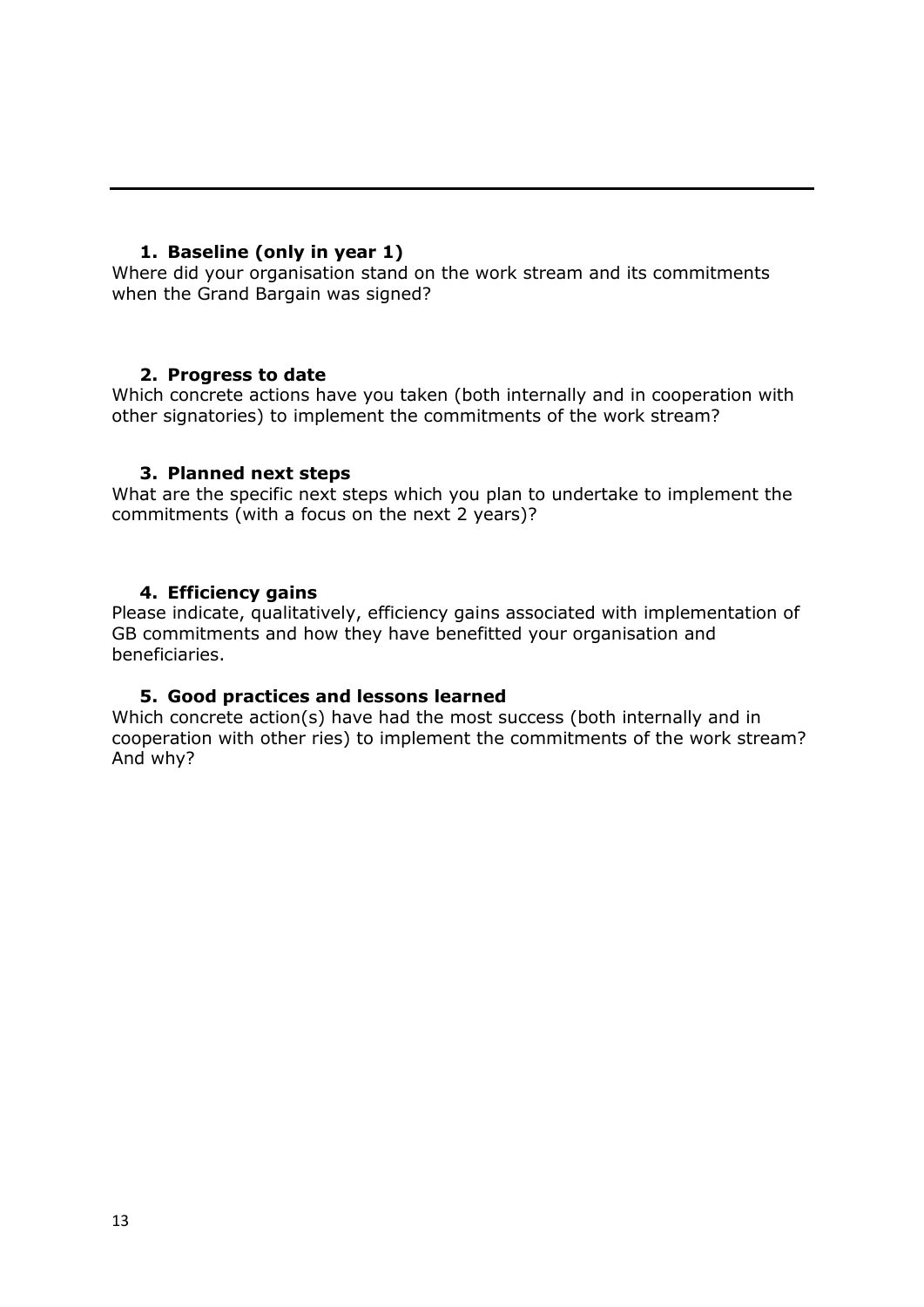# <span id="page-13-1"></span><span id="page-13-0"></span>**Work stream 6 – Participation Revolution**

*Aid organisations and donors commit to:*

- *1. Improve leadership and governance mechanisms at the level of the humanitarian country team and cluster/sector mechanisms to ensure engagement with and accountability to people and communities affected by crises.*
- *2. Develop common standards and a coordinated approach for community engagement and participation, with the emphasis on inclusion of the most vulnerable, supported by a common platform for sharing and analysing data to strengthen decision-making, transparency, accountability and limit duplication.*
- *3. Strengthen local dialogue and harness technologies to support more agile, transparent but appropriately secure feedback.*
- *4. Build systematic links between feedback and corrective action to adjust programming.*

*Donors commit to:*

- *5. Fund flexibly to facilitate programme adaptation in response to community feedback.*
- *6. Invest time and resources to fund these activities.*

*Aid organisations commit to:*

*7. Ensure that, by the end of 2017, all humanitarian response plans – and strategic monitoring of them - demonstrate analysis and consideration of inputs from affected communities.*

#### **1. Baseline (only in year 1)**

Where did your organisation stand on the work stream and its commitments when the Grand Bargain was signed?

#### <span id="page-13-2"></span>**2. Progress to date**

Which concrete actions have you taken (both internally and in cooperation with other signatories) to implement the commitments of the work stream?

#### <span id="page-13-3"></span>**3. Planned next steps**

What are the specific next steps which you plan to undertake to implement the commitments (with a focus on the next 2 years)?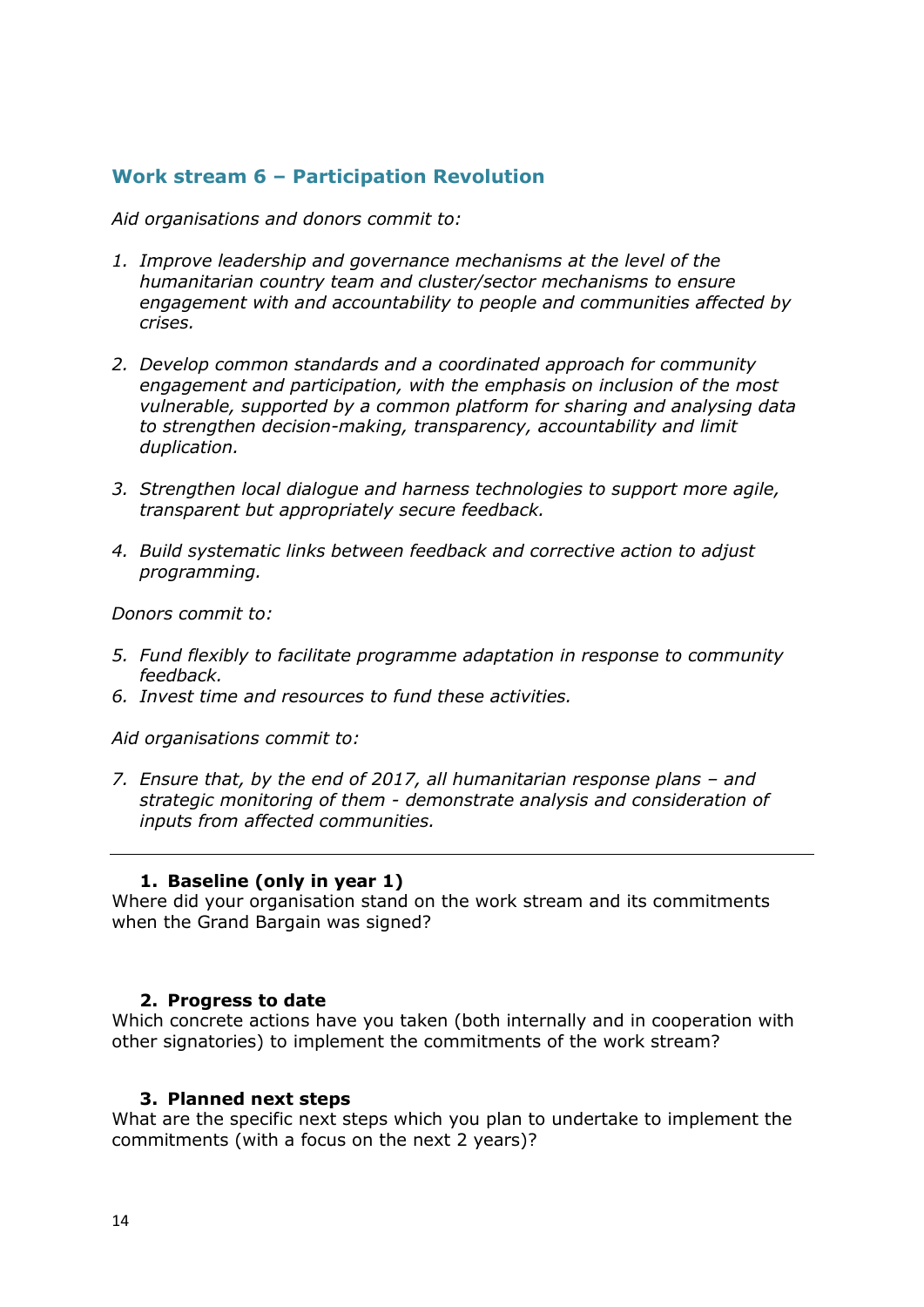# **4. Efficiency gains**

<span id="page-14-0"></span>Please indicate, qualitatively, efficiency gains associated with implementation of GB commitments and how they have benefitted your organisation and beneficiaries.

### <span id="page-14-1"></span>**5. Good practices and lessons learned**

Which concrete action(s) have had the most success (both internally and in cooperation with other signatories) to implement the commitments of the work stream? And why?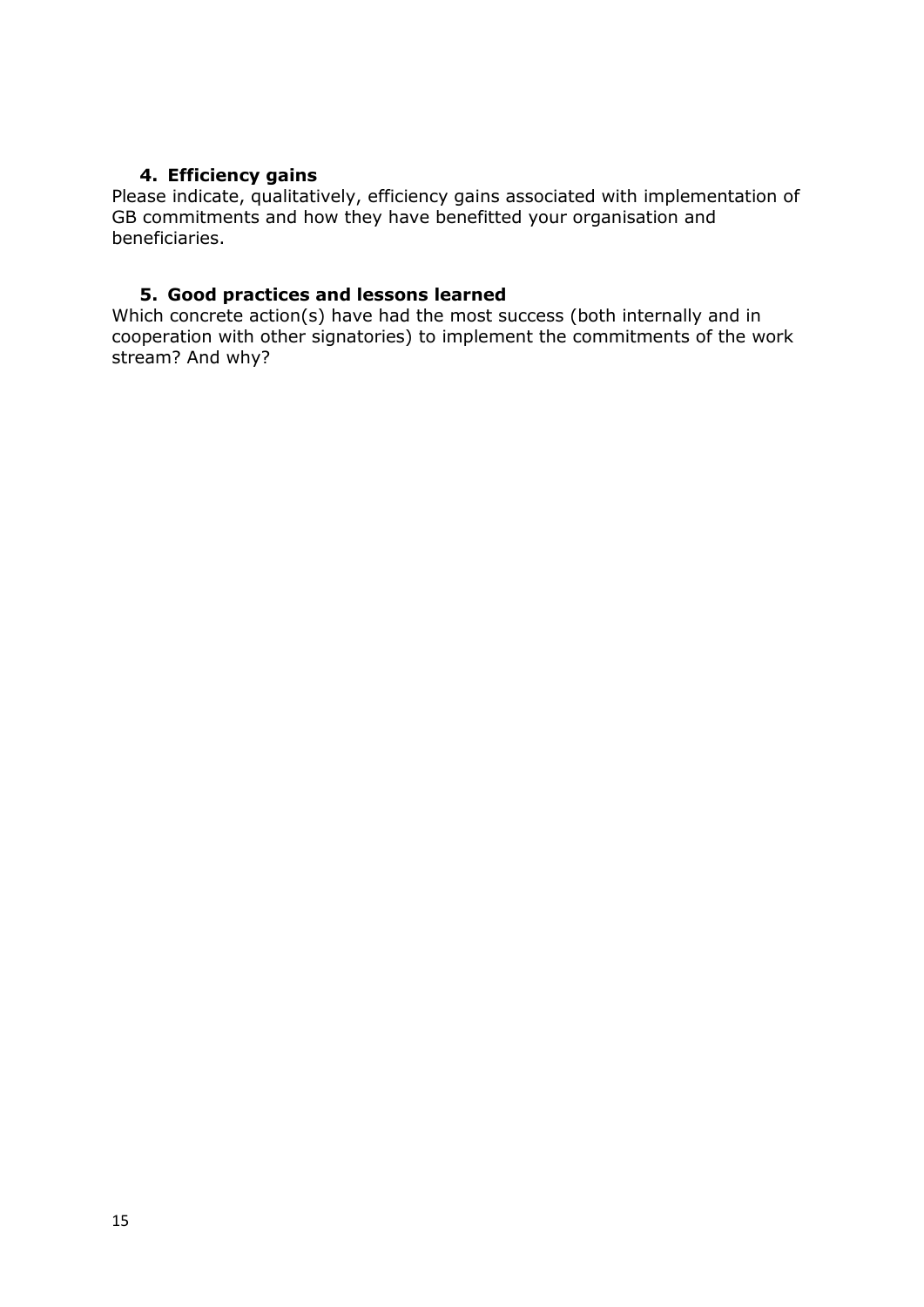# <span id="page-15-0"></span>**Work stream 7 - Multi-year planning and funding**

*Aid organisations and donors commit to:*

- *1. Increase multi-year, collaborative and flexible planning and multi-year funding instruments and document the impacts on programme efficiency and effectiveness, ensuring that recipients apply the same funding arrangements with their implementing partners.*
- *2. Support in at least five countries by the end of 2017 multi-year collaborative planning and response plans through multi-year funding and monitor and evaluate the outcomes of these responses.*
- *3. Strengthen existing coordination efforts to share analysis of needs and risks between the humanitarian and development sectors and to better align humanitarian and development planning tools and interventions while respecting the principles of both.*

<span id="page-15-1"></span>**Multi-year planning and funding work stream co-conveners reporting request:** Please report the percentage and total value of multi-year agreements<sup>2</sup> you have provided (as a donor) or received  $\frac{1}{\alpha}$  provided to humanitarian partners (as an agency) in 2017, and any earmarking conditions*.* 3 When reporting on efficiency gains, please try to provide quantitative examples.

Part of Japan's humanitarian funding is for multi-year projects. However, we do not keep statistics of the percentage of such projects.

#### **1. Baseline (only in year 1)**

Where did your organisation stand on the work stream and its commitments when the Grand Bargain was signed?

#### <span id="page-15-2"></span>**2. Progress to date**

Which concrete actions have you taken (both internally and in cooperation with other signatories) to implement the commitments of the work stream?

Japan continues to fund multi-year projects which are possible within its budgetary constraints.

#### <span id="page-15-3"></span>**3. Planned next steps**

What are the specific next steps which you plan to undertake to implement the commitments (with a focus on the next 2 years)?

1

 $2$  Multiyear funding is funding provided for two or more years based on a firm commitment at the outset

<sup>&</sup>lt;sup>3</sup> For the Grand Bargain definitions of earmarking, please see Annex I. Earmarking modalities, as contained with the final agreement, available [here.](https://interagencystandingcommittee.org/grand-bargain-hosted-iasc/documents/grand-bargain-shared-commitment-better-serve-people-need)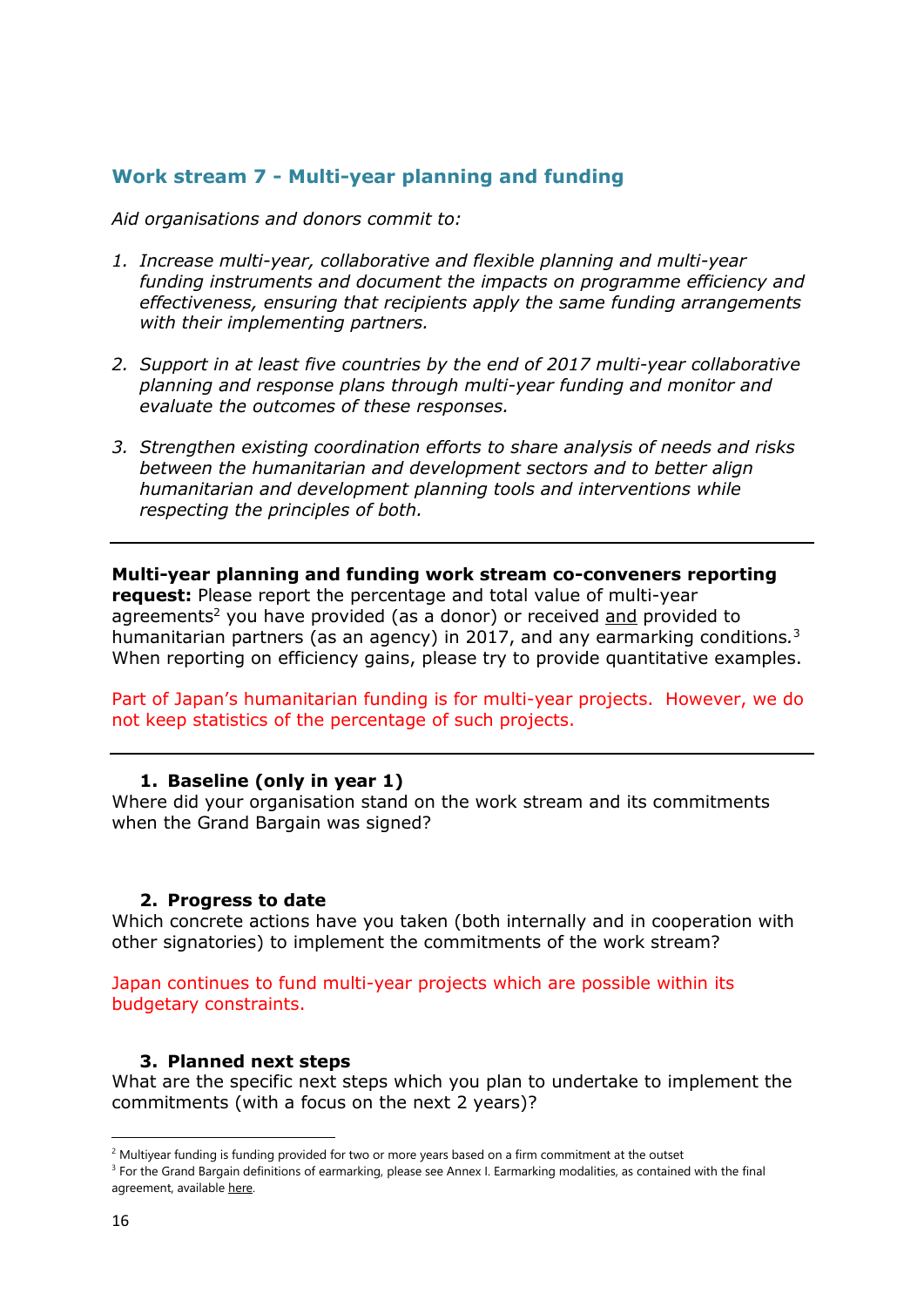# <span id="page-16-0"></span>**4. Efficiency gains**

Please indicate, qualitatively, efficiency gains associated with implementation of GB commitments and how they have benefitted your organisation and beneficiaries.

## <span id="page-16-1"></span>**5. Good practice and lessons learned**

Which concrete action(s) have had the most success (both internally and in cooperation with other signatories) to implement the commitments of the work stream? And why?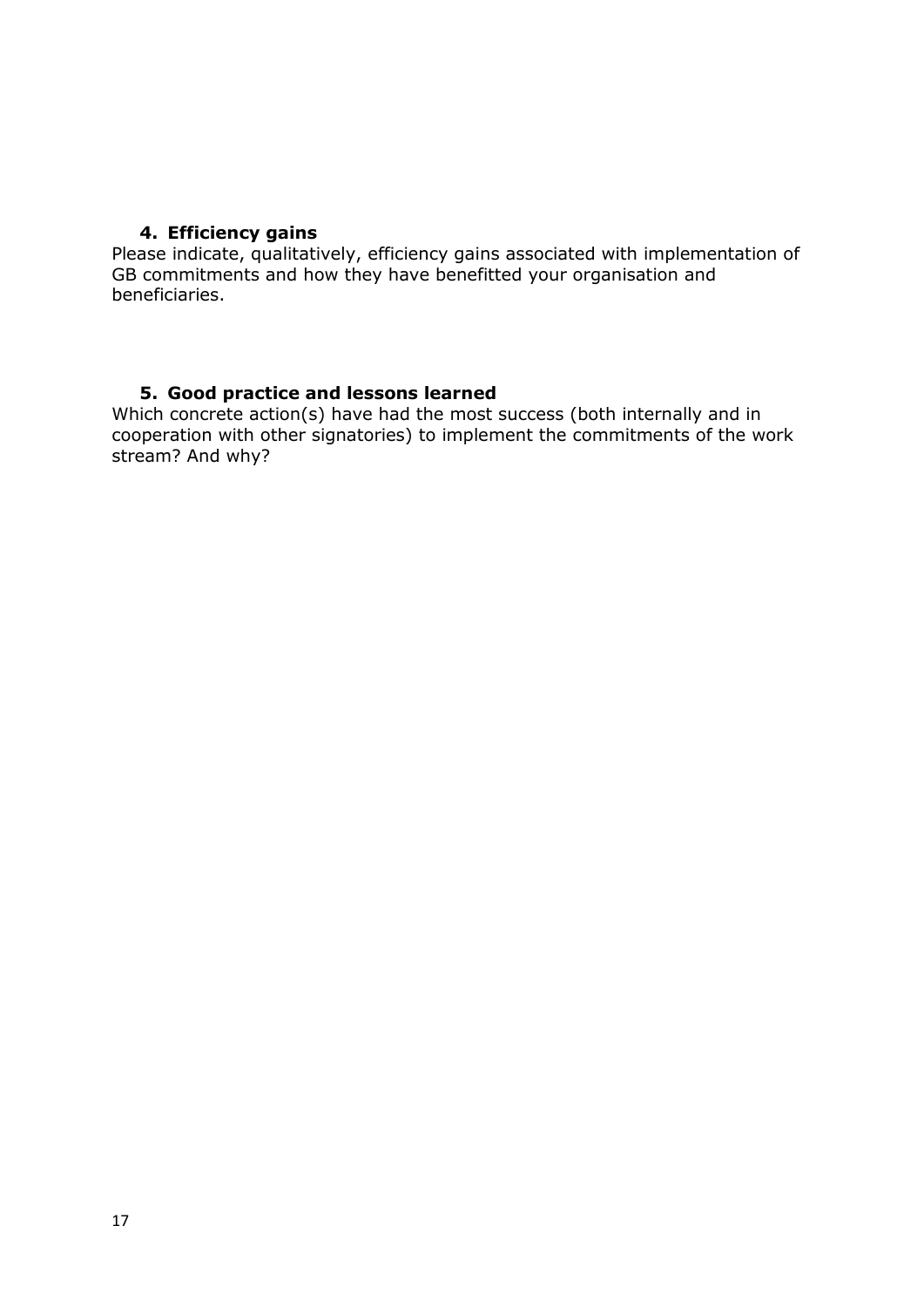# <span id="page-17-0"></span>**Work stream 8 - Earmarking/flexibility**

*Aid organisations and donors commit to:*

- *1. Jointly determine, on an annual basis, the most effective and efficient way of reporting on unearmarked and softly earmarked funding and to initiate this reporting by the end of 2017.*
- *2. Reduce the degree of earmarking of funds contributed by governments and regional groups who currently provide low levels of flexible finance. Aid organisations in turn commit to do the same with their funding when channelling it through partners.*

*Aid organisations commit to:*

- *3. Be transparent and regularly share information with donors outlining the criteria for how core and unearmarked funding is allocated (for example, urgent needs, emergency preparedness, forgotten contexts, improved management)*
- *4. Increase the visibility of unearmarked and softly earmarked funding, thereby recognising the contribution made by donors.*

*Donors commit to:*

*5. Progressively reduce the earmarking of their humanitarian contributions. The aim is to aspire to achieve a global target of 30 per cent of humanitarian contributions that is non earmarked or softly earmarked by 2020<sup>4</sup> .*

<span id="page-17-1"></span>**Earmarking/flexibility work stream co-conveners reporting request:** Please specify if possible the percentages of 2017 vs 2016 of:

- Unearmarked contributions (given/received)
- Softly earmarked contributions (given/received)
- Country earmarked contributions (given/received)
- Tightly earmarked contributions (given/received)

The percentages of tightly earmarked funding in 2016 and 2017 fiscal years for major humanitarian agencies are as follows (the number does not include emergency grant aid):

WFP 2016=98%, 2017=97% UNHCR 2016=90%,2017=88% UNICEF 2016=82%, 2017=74%

**.** 

<sup>4</sup> For the Grand Bargain definitions of earmarking, please see Annex I. Earmarking modalities, as contained with the final agreement, available [here.](https://interagencystandingcommittee.org/grand-bargain-hosted-iasc/documents/grand-bargain-shared-commitment-better-serve-people-need)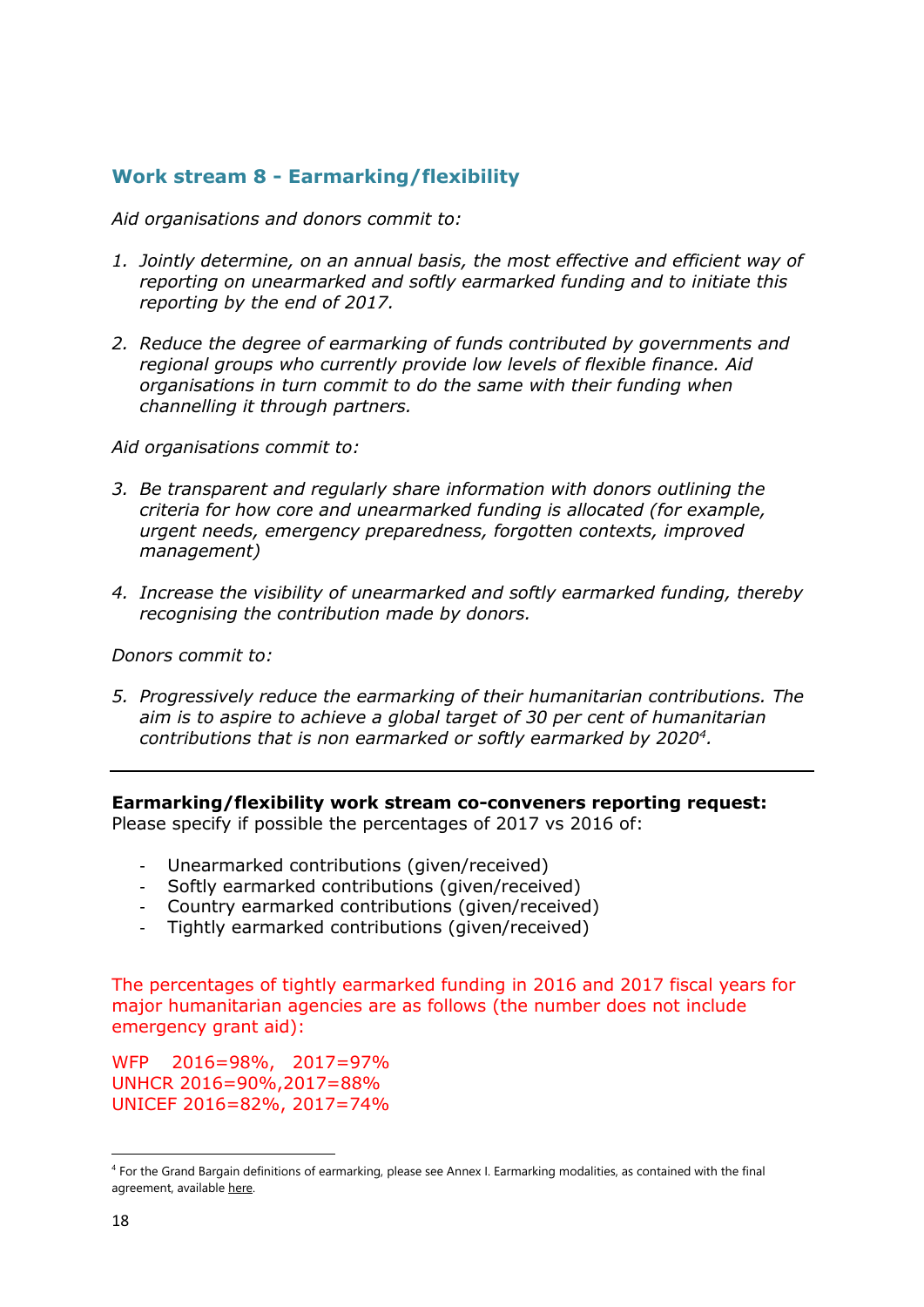CERF 2016=0%, 2017=0% ICRC  $2016 = 74\%$ ,  $2017 = 76\%$ 

#### **1. Baseline (only in year 1)**

Where did your organisation stand on the work stream and its commitments when the Grand Bargain was signed?

#### <span id="page-18-0"></span>**2. Progress to date**

Which concrete actions have you taken (both internally and in cooperation with other signatories) to implement the commitments of the work stream?

#### <span id="page-18-1"></span>**3. Planned next steps**

What are the specific next steps which you plan to undertake to implement the commitments (with a focus on the next 2 years)?

#### <span id="page-18-2"></span>**4. Efficiency gains**

Please indicate, qualitatively, efficiency gains associated with implementation of GB commitments and how they have benefitted your organisation and beneficiaries.

#### <span id="page-18-3"></span>**5. Good practices and lessons learned**

Which concrete action(s) have had the most success (both internally and in cooperation with other signatories) to implement the commitments of the work stream? And why?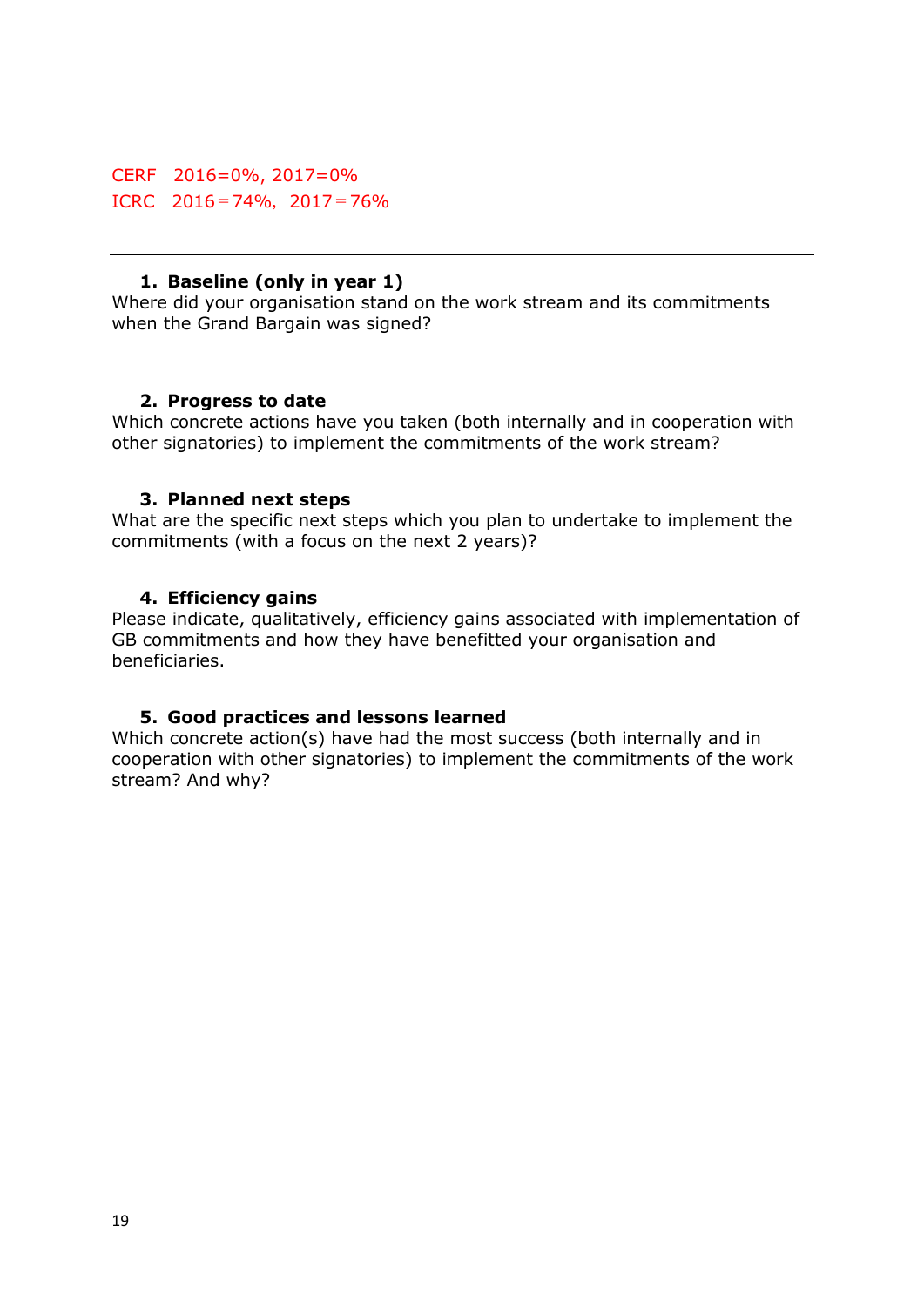# <span id="page-19-0"></span>**Work stream 9 – Reporting requirements**

*Aid organisations and donors commit to:*

- *1. Simplify and harmonise reporting requirements by the end of 2018 by reducing its volume, jointly deciding on common terminology, identifying core requirements and developing a common report structure.*
- *2. Invest in technology and reporting systems to enable better access to information.*
- *3. Enhance the quality of reporting to better capture results, enable learning and increase the efficiency of reporting.*

## **1. Baseline (only in year 1)**

<span id="page-19-1"></span>Where did your organisation stand on the work stream and its commitments when the Grand Bargain was signed?

#### <span id="page-19-2"></span>**2. Progress to date**

Which concrete actions have you taken (both internally and in cooperation with other signatories) to implement the commitments of the work stream?

#### N/A

Japan does not request organizational reports only for Japan. We, instead, use annual/financial report published by international organizations. For earmarked projects, we request project completion/financial reports but they can be in any format. Therefore, we believe this question does not apply to Japan.

#### <span id="page-19-3"></span>**3. Planned next steps**

What are the specific next steps which you plan to undertake to implement the commitments (with a focus on the next 2 years)?

N/A

#### <span id="page-19-4"></span>**4. Efficiency gains**

Please indicate, qualitatively, efficiency gains associated with implementation of GB commitments and how they have benefitted your organisation and beneficiaries.

#### N/A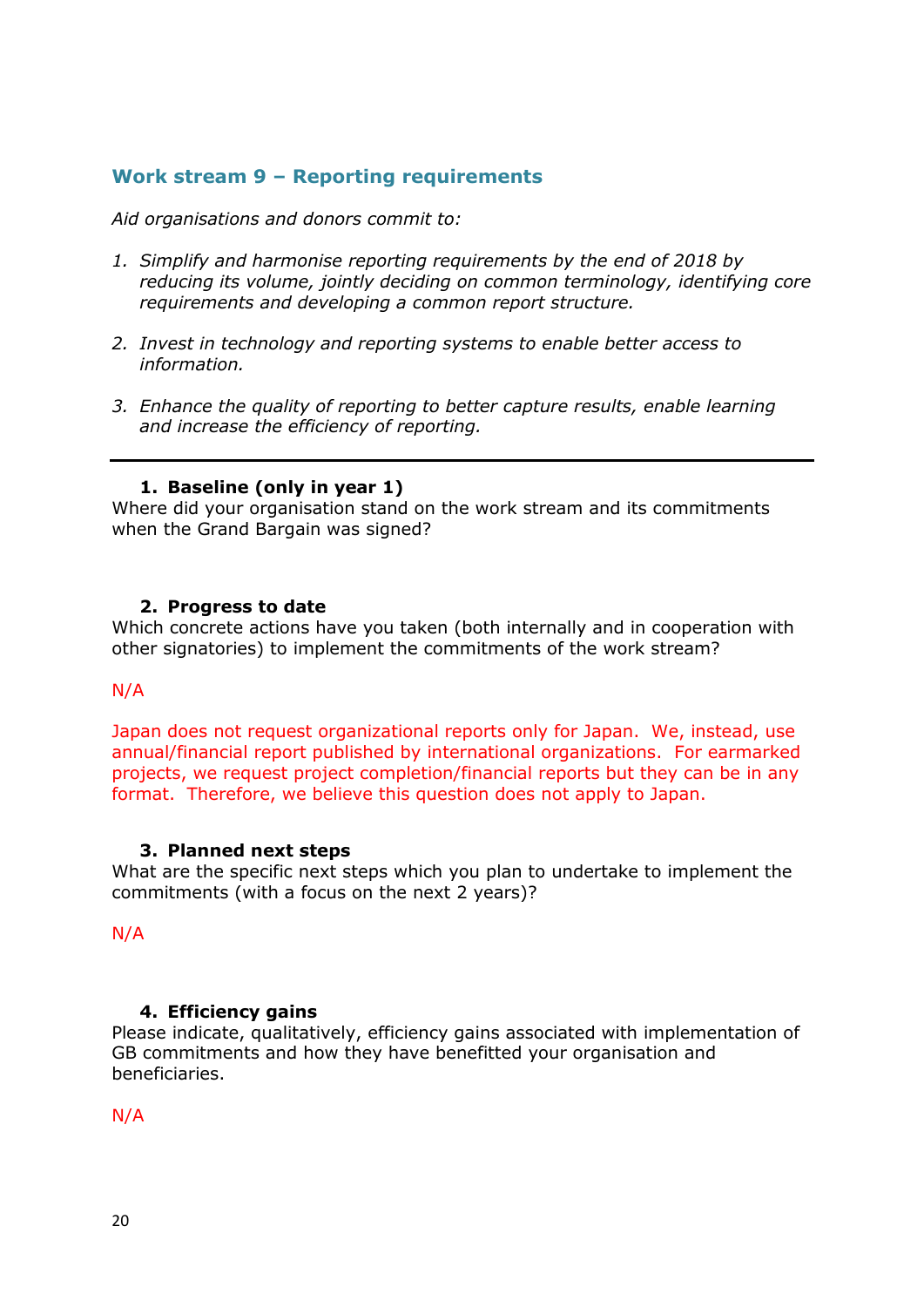# **5. Good practices and lessons learned**

<span id="page-20-0"></span>Which concrete action(s) have had the most success (both internally and in cooperation with other signatories) to implement the commitments of the work stream? And why?

N/A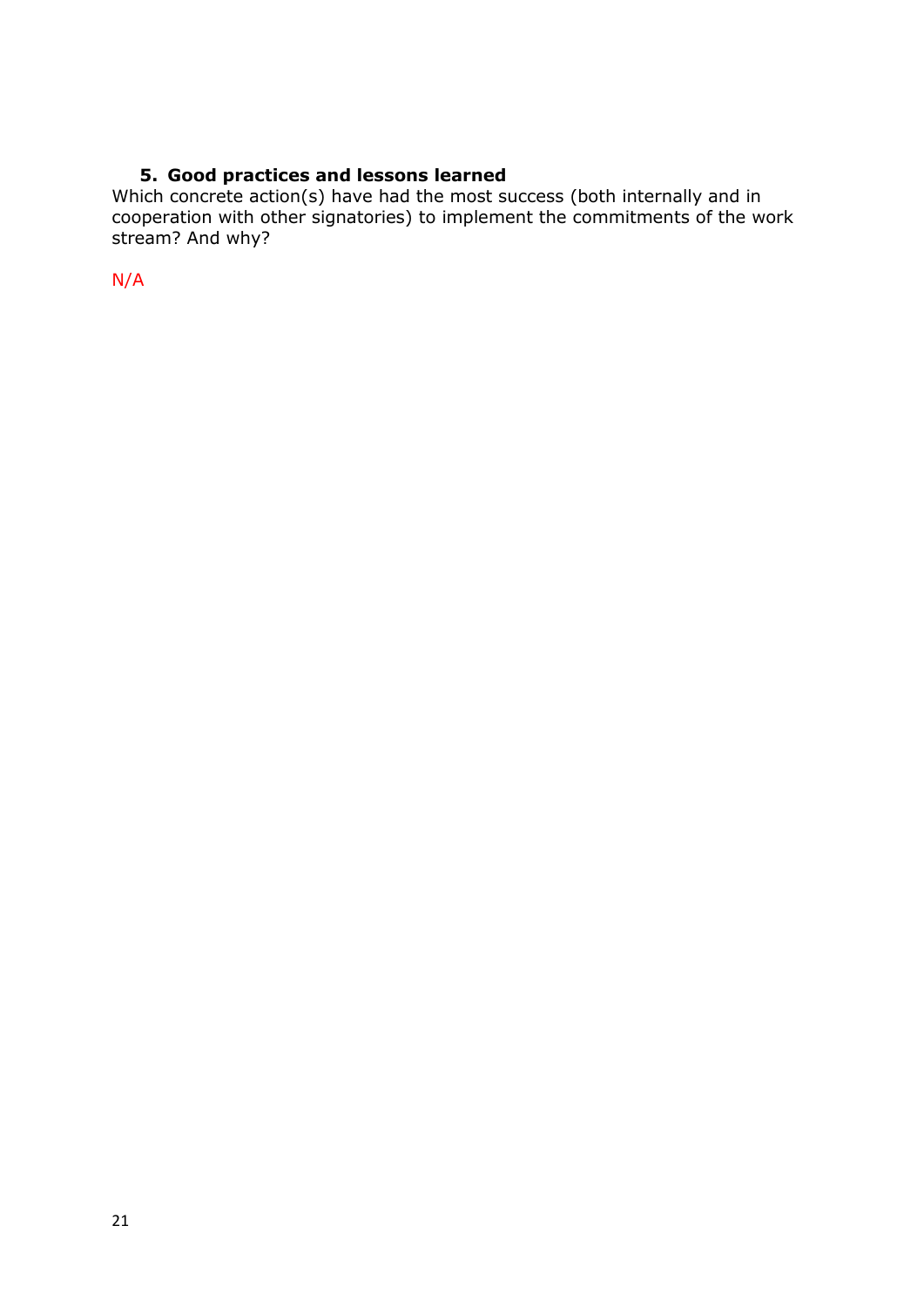# <span id="page-21-1"></span><span id="page-21-0"></span>**Work stream 10 – Humanitarian – Development engagement**

*Aid organisations and donors commit to:*

- *1. Use existing resources and capabilities better to shrink humanitarian needs over the long term with the view of contributing to the outcomes of the Sustainable Development Goals. Significantly increase prevention, mitigation and preparedness for early action to anticipate and secure resources for recovery. This will need to be the focus not only of aid organisations and donors but also of national governments at all levels, civil society, and the private sector.*
- *2. Invest in durable solutions for refugees, internally displaced people and sustainable support to migrants, returnees and host/receiving communities, as well as for other situations of recurring vulnerabilities.*
- *3. Increase social protection programmes and strengthen national and local systems and coping mechanisms in order to build resilience in fragile contexts.*
- *4. Perform joint multi-hazard risk and vulnerability analysis, and multi-year planning where feasible and relevant, with national, regional and local coordination in order to achieve a shared vision for outcomes. Such a shared vision for outcomes will be developed on the basis of shared risk analysis between humanitarian, development, stabilisation and peacebuilding communities.*
- *5. Galvanise new partnerships that bring additional capabilities and resources to crisis affected states through Multilateral Development Banks within their mandate and foster innovative partnerships with the private sector.*

**Humanitarian-Development engagement work stream co-conveners reporting request:** What has your organisation done to operationalise the humanitarian-development nexus at country level?"

- Tokyo encourages our staff overseas to collaborate better among different actors by giving financial incentives for collaborative projects.
- Japan continues contributing to the World Bank's Global Concessional Financing Facility (total of USD55,000,000 has been disbursed) which is a model for refugee response implemented through development aid to host countries.
- Japan supports Comprehensive Refugee Response Framework which places importance on multi-stakeholder approach. In Uganda, where CRRF is being rolled-out, JICA is implementing rice-farming project for refugees and host community in close cooperation with UNHCR, WFP and UNDP with their respective humanitarian/development projects.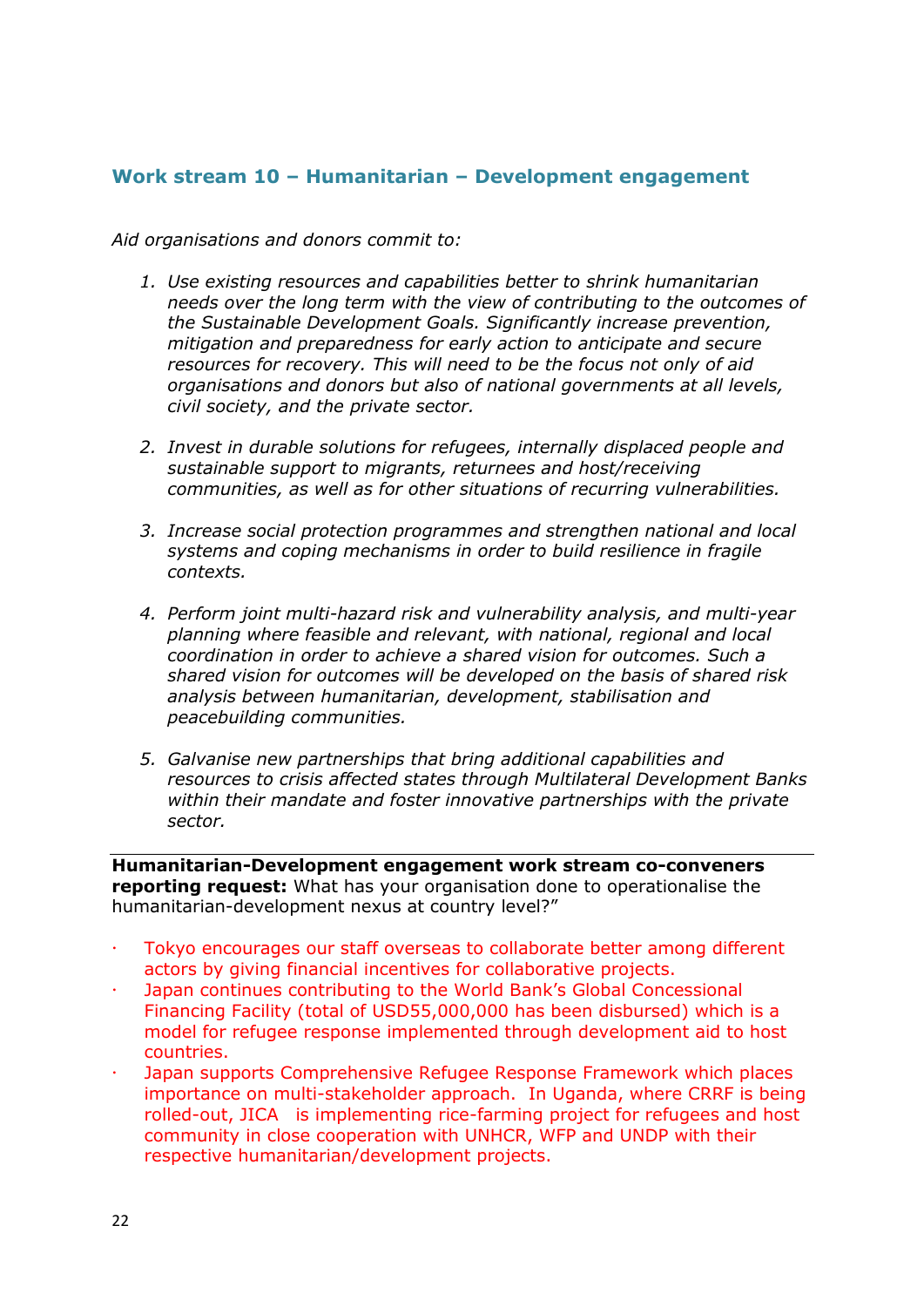Also, Japan supports UNIEF's various integrated assistance projects comprised of humanitarian and development interventions.

#### **1. Baseline (only in year 1)**

Where did your organisation stand on the work stream and its commitments when the Grand Bargain was signed?

#### <span id="page-22-0"></span>**2. Progress to date**

Which concrete actions have you taken (both internally and in cooperation with other signatories) to implement the commitments of the work stream?

Same as the answers for the above question for work stream co-conveners reporting request.

#### **3. Planned next steps**

What are the specific next steps which you plan to undertake to implement the commitments (with a focus on the next 2 years)?

Japan aims for truly effective nexus. Tokyo realizes that financial incentives for collaborative projects can sometimes drive field operators to form collaborativelooking projects in which the effect of collaboration is not clear. In order to avoid such misincentive, MoFA, in cooperation with JICA, puts effort in monitoring the effectiveness of nexus projects.

## <span id="page-22-1"></span>**4. Efficiency gains**

Please indicate, qualitatively, efficiency gains associated with implementation of GB commitments and how they have benefitted your organisation and beneficiaries.

In Uganda case, both the refugees and host community farmers benefitted from our project. This can be a base for durable solution for the region's refugee response.

#### <span id="page-22-2"></span>**5. Good practices and lessons learned**

Which concrete action(s) have had the most success (both internally and in cooperation with other signatories) to implement the commitments of the work stream? And why?

Japan supports Comprehensive Refugee Response Framework which places importance on multi-stakeholder approach. In Uganda, where CRRF is being rolled-out, JICA is implementing rice-farming project for refugees and host